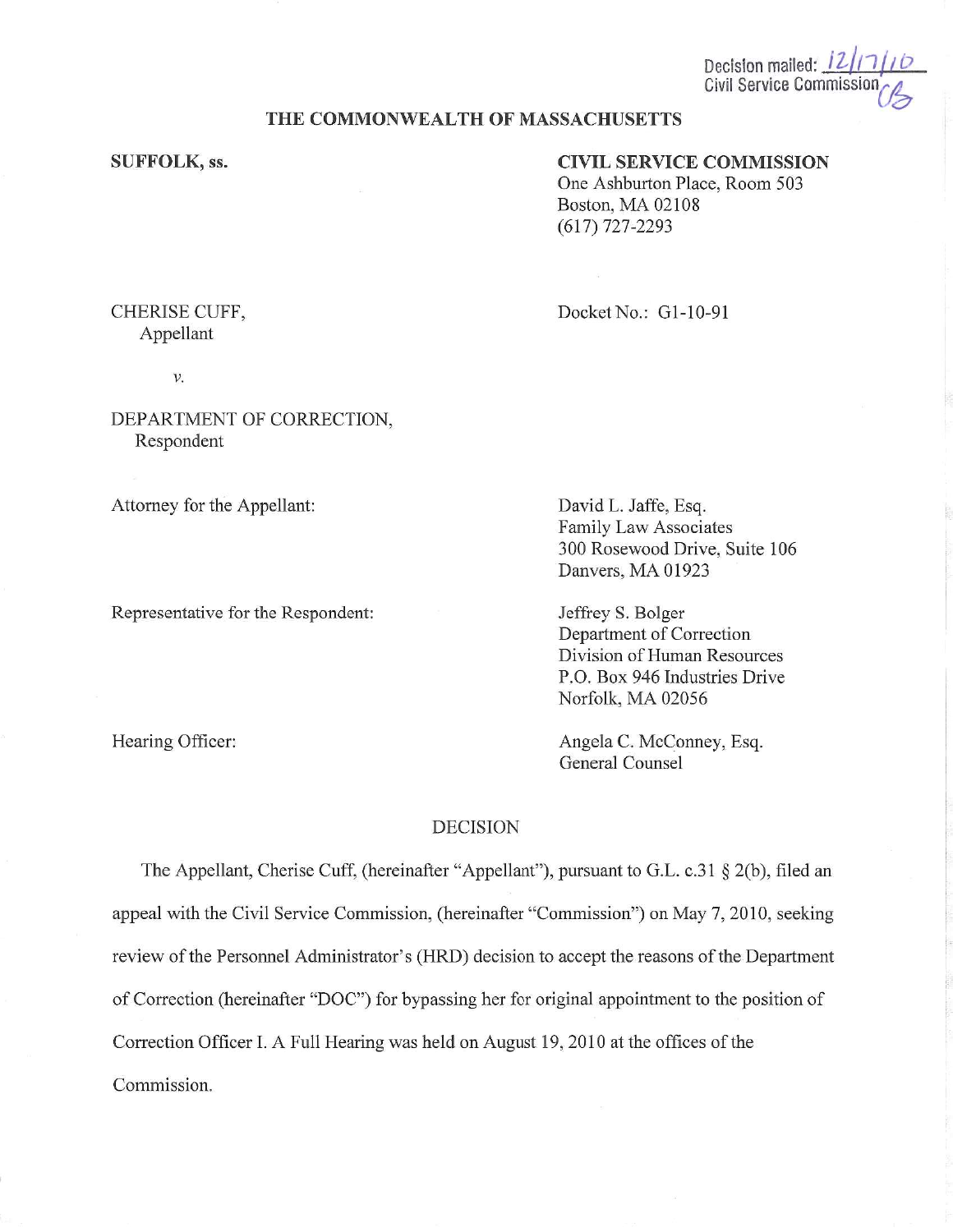The hearing was digitally recorded. Copies of the hearing were forwarded to the parties, and a copy is retained by the Commission.

Both parties submitted proposed decisions on September 24, 2010.

#### FINDINGS OF FACT

Forty (40) exhibits were entered into evidence at the hearing. The record was left open in order for the Respondent to submit further documentation upon the request of the hearing officer, namely information regarding applicants from the 307 Basic Training Class with incarcerated relatives. That document was received on August 26, 2010 and was admitted as Exhibit 40. The record was then closed.

Based on the exhibits submitted at the hearing and the testimony of the following witnesses:

## *For the Appointing Authority:*

- Alexandra Mclnnis, Director of Personnel, Department of Correction
- James O'Gara, Personnel Officer II, Department of Correction

#### *For the Appellant:*

• Cherise Cuff, Appellant.

I make the following findings of fact:

- 1. The Appellant is a thirty (30) year old mother. She received her GED in 1997 and an Associates Degree in Criminal Justice from Middlesex Community College in 2008. (Testimony of Appellant; Exhibit 33).
- 2. While she was a student at Middlesex Community College, the Appellant began work as an unpaid intern at the South Middlesex Correctional Center (SMCC) in October 2008. SMCC is a minimum level pre-release center for women. (Testimony of Appellant; Exhibits 9 and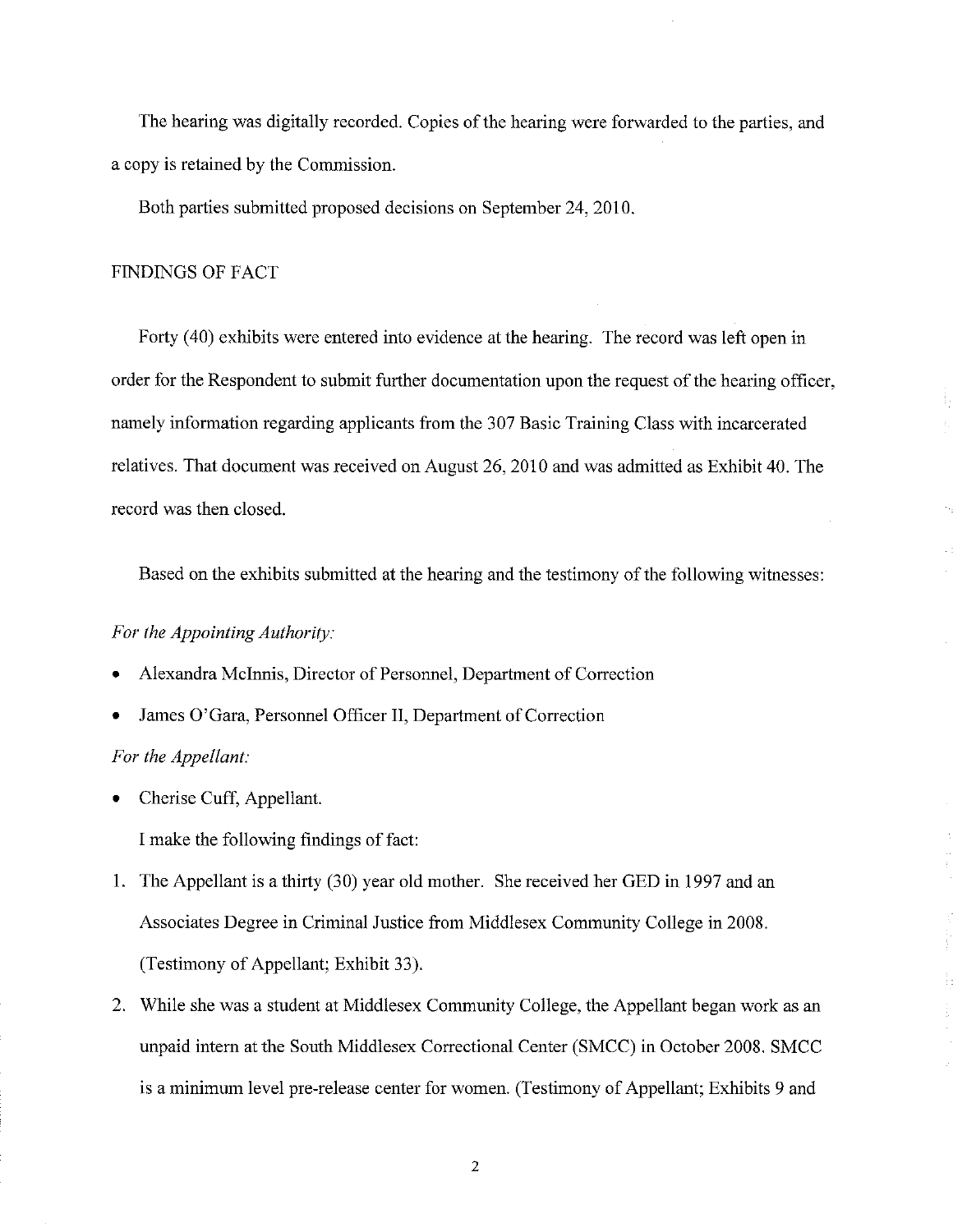13)

- 3. The Appellant worked three (3) to four (4) hours weekly, performing clerical duties including filing and taking notes. (Exhibit 10)
- 4. Nothing the Appellant did in her internship involved the care, custody and control of inmates. (Testimony of Appellant)
- 5. DOC interns are governed by 103 DOC 226, the Intern Program Policy. (Exhibit 6)
- 6. Karen Swank, the Appellant's supervisor, found that she carried herself in a professional manner, finished all her assigned tasks, and was well respected by the staff at the facility. (Exhibit 10)
- 7. The Appellant's former boyfriend father of two of her children is incarcerated at MCI-Shirley. (Testimony of Appellant)
- 8. He is scheduled to be released November 11, 2011. (Exhibit 39)
- 9. When she became an intern at SMCC, the Appellant disclosed this relationship to her superiors. (Testimony of Appellant, Exhibits I, 3, 4, 7, 8 and 9)
- 10. The Appellant was required to notify the Superintendents of both institutions (SMCC and MCI-Shirley) before contact with her former boyfriend. This contact included visits, telephone calls and correspondence. (Exhibit 9)
- 11. After graduation from Middlesex Community College, the Appellant emolled at the University of Massachusetts in order to pursue her Bachelor's degree. (Testimony of Appellant)
- 12. Alexandra Mcinnis (hereinafter "Mcinnis") is the Director of Personnel for the Department of Correction. She testified that DOC is a delegated agency in regard to civil service functions. (Testimony of Mcinnis; Exhibit 37)
- 13. The Appellant was encouraged to apply for a Correction Officer I position by her supervisors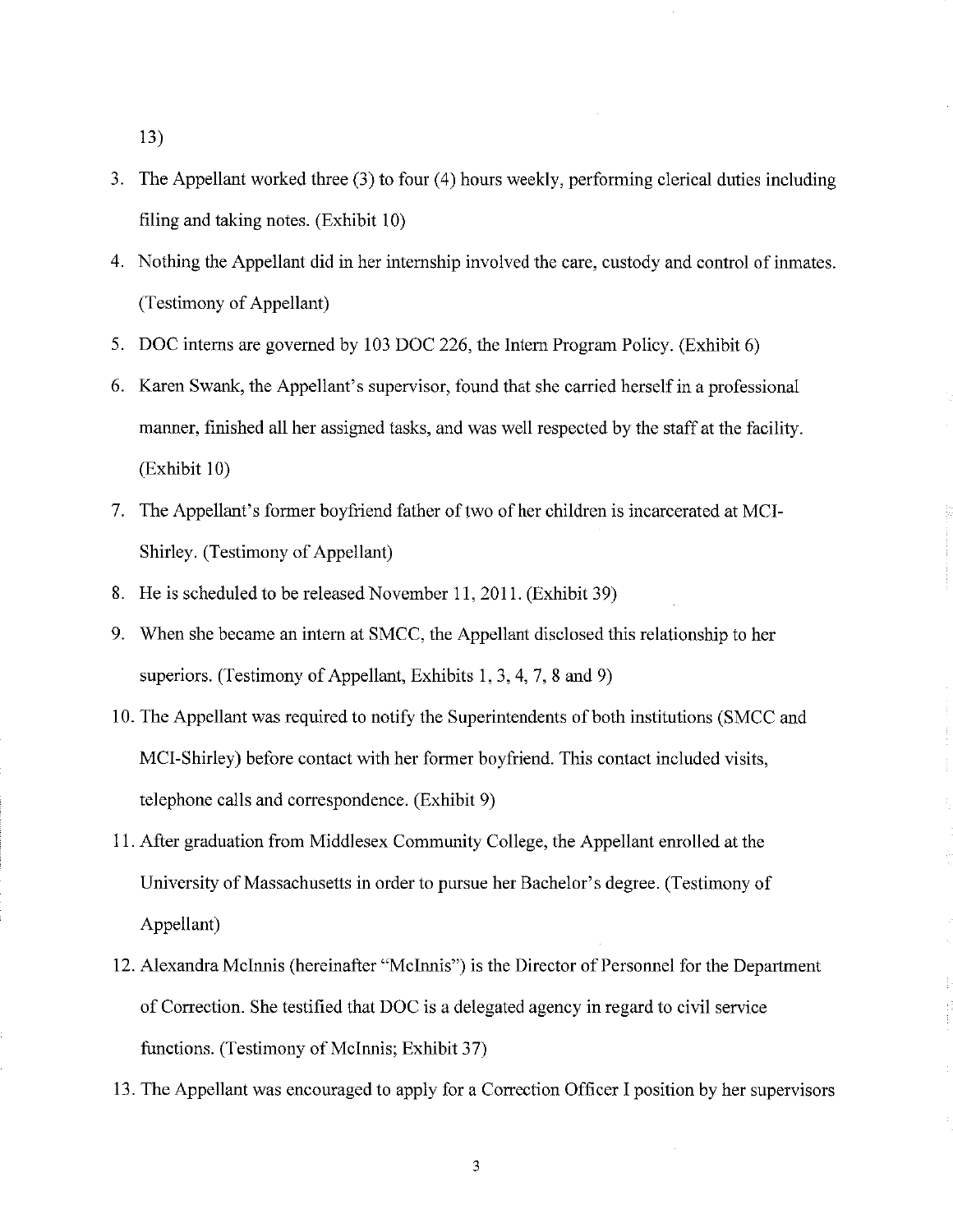at SMCC. She took the civil service examination on March 21, 2009. (Stipulated Facts, Exhibit 13)

- 14. On July 20, 2009, the Appellant ranked  $15<sup>th</sup>$  on Female Certification # 4090017 for the position of Correction Officer I with a score of 98. (Stipulated Facts).
- 15. On August 7, 2009, DOC advised the Appellant that she was scheduled to proceed in the Pre-Employment Screening Process. This consisted of an initial interview with the background investigator and a formal interview. (Exhibit 16)
- 16. The Appellant was interviewed by James O'Gara (hereinafter "O'Gara"), Human Resources Personnel Officer, on October 13, 2009 as part of her background check. She informed him that the inmate was the father of two of her children, and had helped to raise the others. She indicated that she had not visited him since she began the correction officer process, was willing to cut off contact with him if she were hired, and would not allow him to live with her when he was released. She said that she was "willing to do whatever it takes in order to be considered for the position." (Testimony of O'Gara; Exhibit 35)
- 17. On October 23, 2009, DOC extended a conditional offer of employment to the Appellant.
- 18. However, on November 6, 2009, DOC continued a further check on the Appellant. Karen Hetherson, Assistant Deputy Commissioner of Administration (hereinafter "Hetherson"), requested an update on the last time the Appellant had visited the inmate at MCI-Shirley. (Exhibit 39)
- 19. She discovered that the Appellant had last visited the inmate on December 14, 2008. (Exhibit 39)
- 20. On January 27, 2010, Hetherson requested a further update on whether there had been further calls or visits between the Appellant and inmate. (Exhibit 39)
- 21. She found that the Appellant had had further contact with the inmate since her last inquiry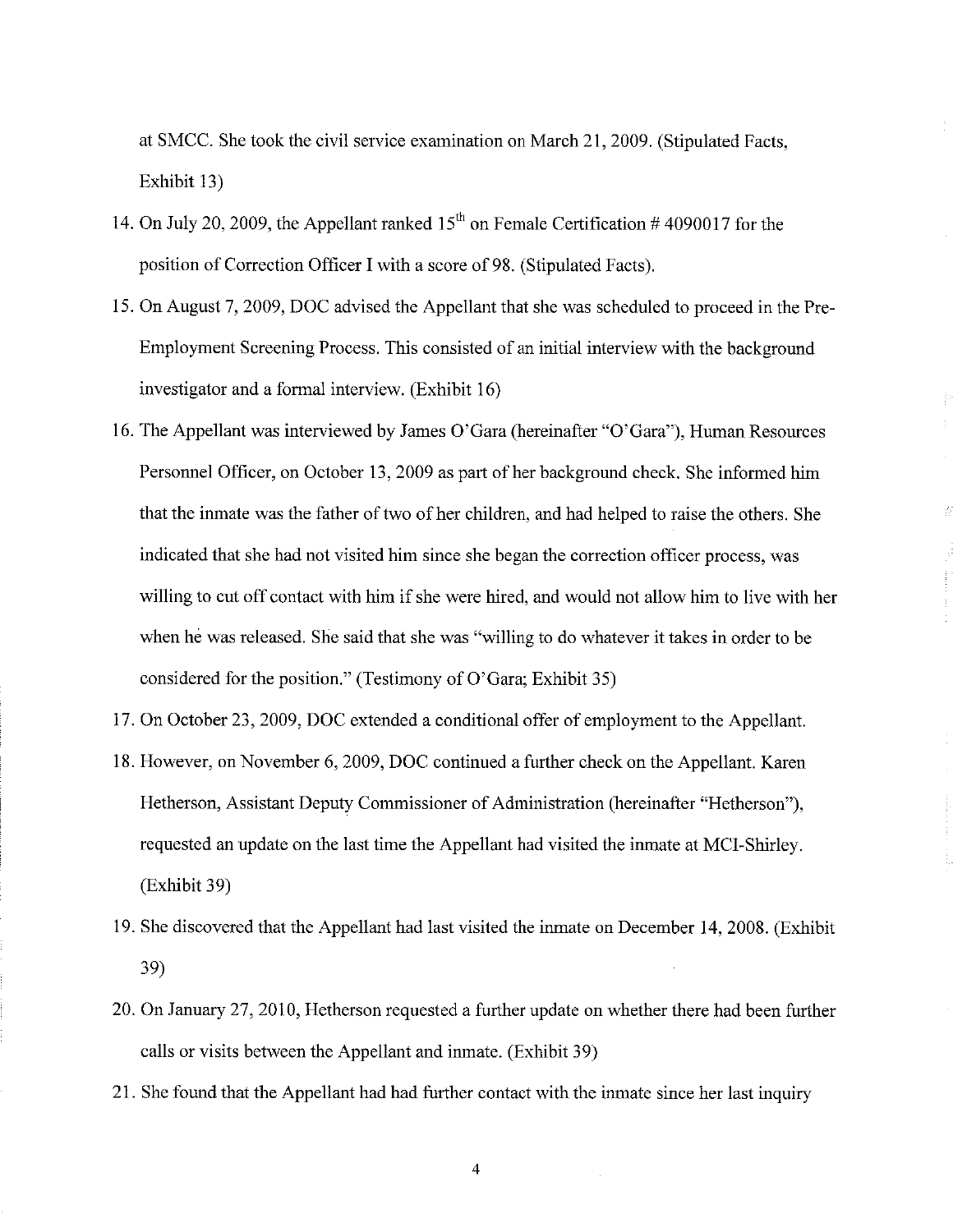back in November 2009. The imnate phone records from MCI Shirley document that the Appellant's telephone number was listed on the imnate's "Pin List" as his girlfriend. lmnate telephone activity also shows that he called her on seven (7) occasions in January 2010 for a total time of approximately two (2) hours and that in December 2009 they also spoke on at least seven (7) occasions. The Appellant visited the inmate eighteen times, and her last visit was July 16, 2009. (Testimony of Appellant; Exhibits 35 and 39)

- 22. The Appellant has also contributed to the imnate's commissary account in the past. (Testimony of Appellant)
- 23. DOC filled thirty-six (36) Correction Officer I positions from that certification. Twenty-four (24) of the selected candidates ranked below the Appellant. (Stipulated Facts)
- 24. On March 5, 2010, DOC notified the Appellant that she had been bypassed due to an "Unsatisfactory Background Check" (Exhibit 32, Stipulated Facts).
- 25. All DOC Correction Officers' applications, including the background checks, are reviewed by McInnis. (Testimony of McInnis)
- 26. There were some applicants hired into the  $307<sup>th</sup>$  Basic Training Class who reported having relatives who were incarcerated in the Department of Correction. The incarcerated relatives were all blood relatives, not spouses, significant others or coparents. (Exhibit 40)
- 27. DOC has strict rules regulating contact among employees, imnates and former inmates in order to maintain the safety and the security of the department. Rule  $8(c)$ : Conduct between Employee and Imnate, Rules and Regulations Governing All Employees of the Department of Correction governs states:

"( c) You must not associate with, accompany, correspond or consort with any inmate or former inmate except for a chance meeting without specific approval of your Superintendent, DOC Department Head or the Commissioner of Correction. Any other outside inmate contact must be reported to your Superintendent, DOC Department head or Commissioner of Correction. Treat all inmates impartialy, do not grant special privileges to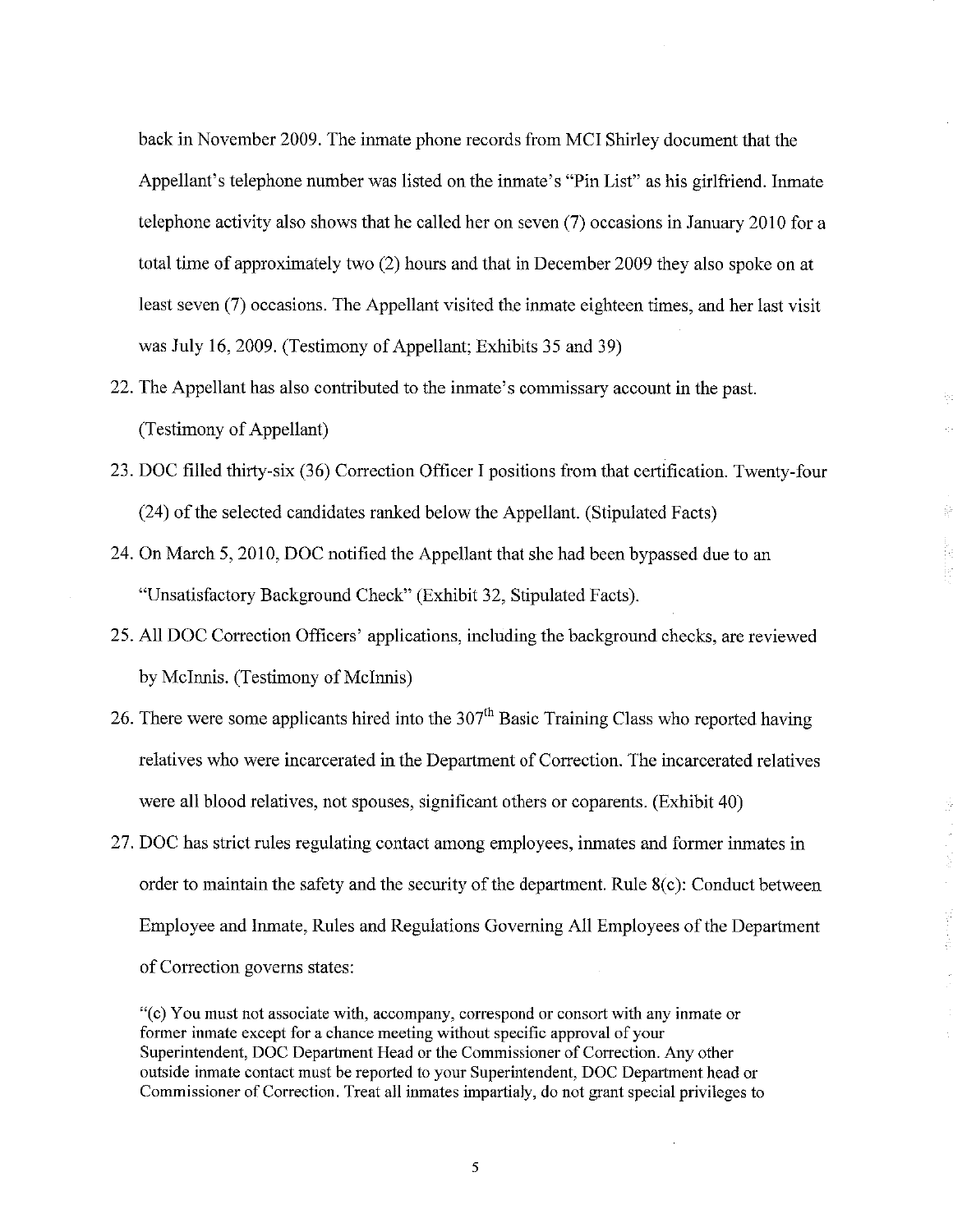any inmate. Your relations with inmates, their relatives or friends shall be such that you should willingly have them known to employees authorized to make inquires. Conversation with inmates' visitors shall be limited only to that which is necessary to fulfill your official duties." (Exhibit 34).

- 28. The Appellant's relationship with this inmate, while fully disclosed by her, still poses a potential conflict of interest and security risk which DOC deemed to be unacceptable. (Testimony of McInnis)
- 29. The Appellant is willing to accept employment in any DOC facility, whether it houses male or female inmates. (Testimony of Appellant)
- 30. The Appellant testified before the Commission that she had fully disclosed her relationship with the inmate with her supervisors when she was an intern at SBCC, and throughout the Correction Officer screening process. She testified that she believed that she had been promised a position when she was encouraged by her supervisor at SBCC to apply and later when she was offered a conditional offer of employment. Because the background check had already been conducted when the conditional offer was made, the Appellant believes that she should be offered the position. (Testimony of Appellant)
- 31. Although different rules govern DOC interns from DOC employees, the Appellant believed her acceptance into the internship meant that she was fully qualified to be a DOC employee. (Testimony of Appellant; Exhibits 6 and 34)
- 32. The Appellant repeatedly stated that she was a good person, and that she was willing to sever any and all ties to the inmate in order to get the Correction Officer I position.

### **CONCLUSION**

The role of the Civil Service Commission is to determine "whether the Appointing Authority has sustained its burden of proving that there was reasonable justification for the action taken by the appointing authority." Cambridge v. Civil Serv. Comm'n, 43 Mass. App. Ct. 300, 304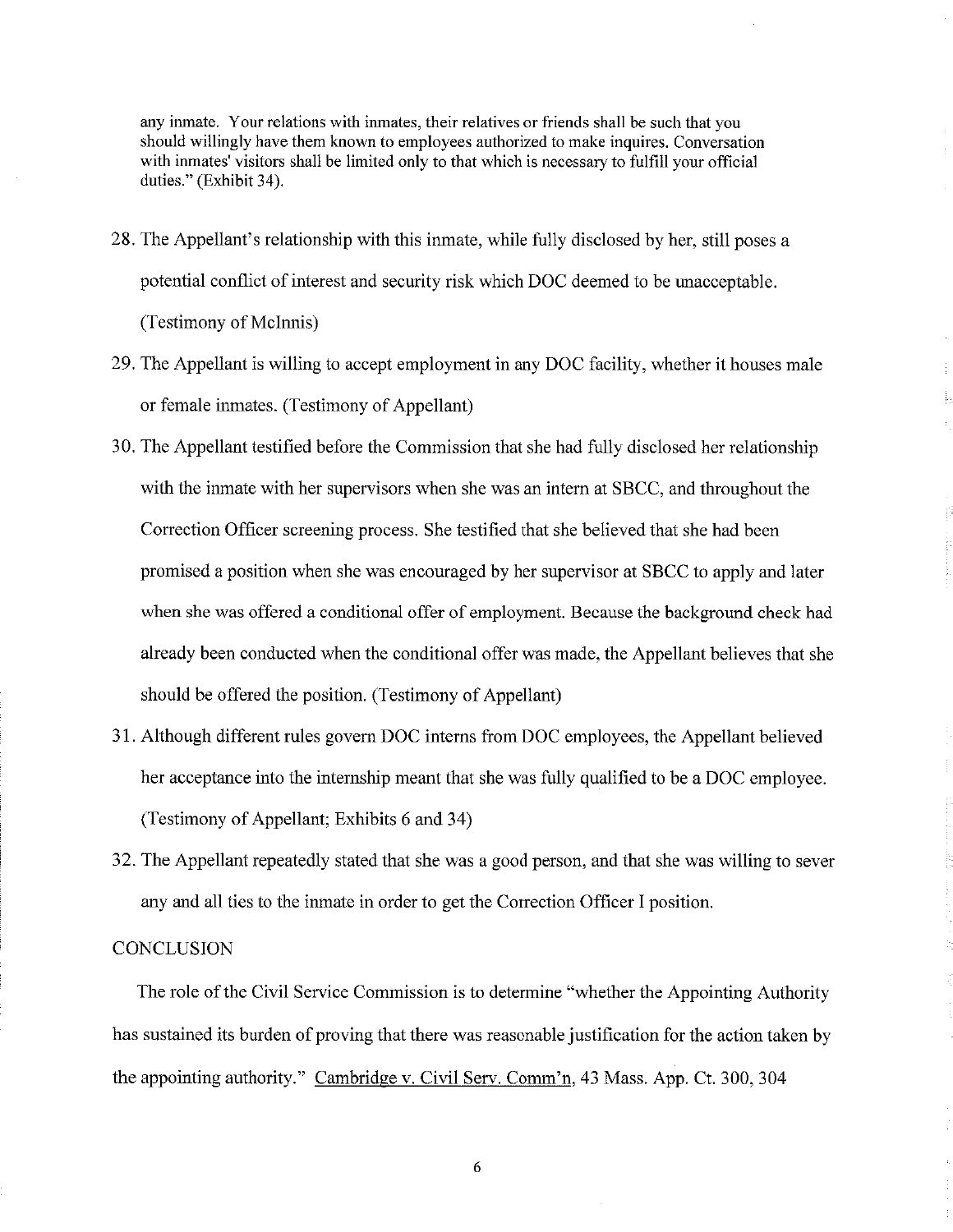(I 997). Reasonable justification means the Appointing Authority's actions were based on adequate reasons supported by credible evidence, when weighed by an unprejudiced mind, guided by common sense and by correct rules of law. Selectmen of Wakefield v. Judge of First Dist. Ct. of E. Middlesex, 262 Mass. 477, 482 (1928). Commissioners of Civil Service v. Municipal Ct. of the City of Boston, 359 Mass. 214 (1971). G.L. c. 31, § 2(b) requires that bypass cases be determined by a preponderance of the evidence. A "preponderance of the evidence test requires the Commission to determine whether, on a basis of the evidence before it, the Appointing Authority has established that the reasons assigned for the bypass of an Appellant were more probably than not sound and sufficient." Mayor of Revere v. Civil Serv. Comm'n, 31 Mass. App. Ct. 315 (1991). G.L. c. 31, §43.

The issue for the Commission is "not whether it would have acted as the appointing authority had acted, but whether, on the facts found by the commission, there was reasonable justification for the action taken by the appointing authority in the circumstances found by the commission to have existed when the Appointing Authority made its decision." Watertown v. Arria, 16 Mass. App. Ct. 331, 332 (1983). *See* Commissioners of Civ. Serv. v. Municipal Ct. of Boston, 369 Mass. 84, 86 (1975) and Leominster v. Stratton, 58 Mass. App. Ct. 726, 727-728 (2003). However, personnel decisions that are marked by political influences or objectives unrelated to merit standards or neutrally applied public policy represent appropriate occasions for the Civil Service Commission to act. Cambridge, 43 Mass. App. Ct. at 304.

The Appellant is a likeable young mother. She was a good witness. She presented herself as a motivated individual who has a sincere desire to obtain a career that provides financial security for her and her children. After getting a GED, she attended and graduated from Middlesex Community College with an Associates Degree in Criminal Justice, and is now a student at the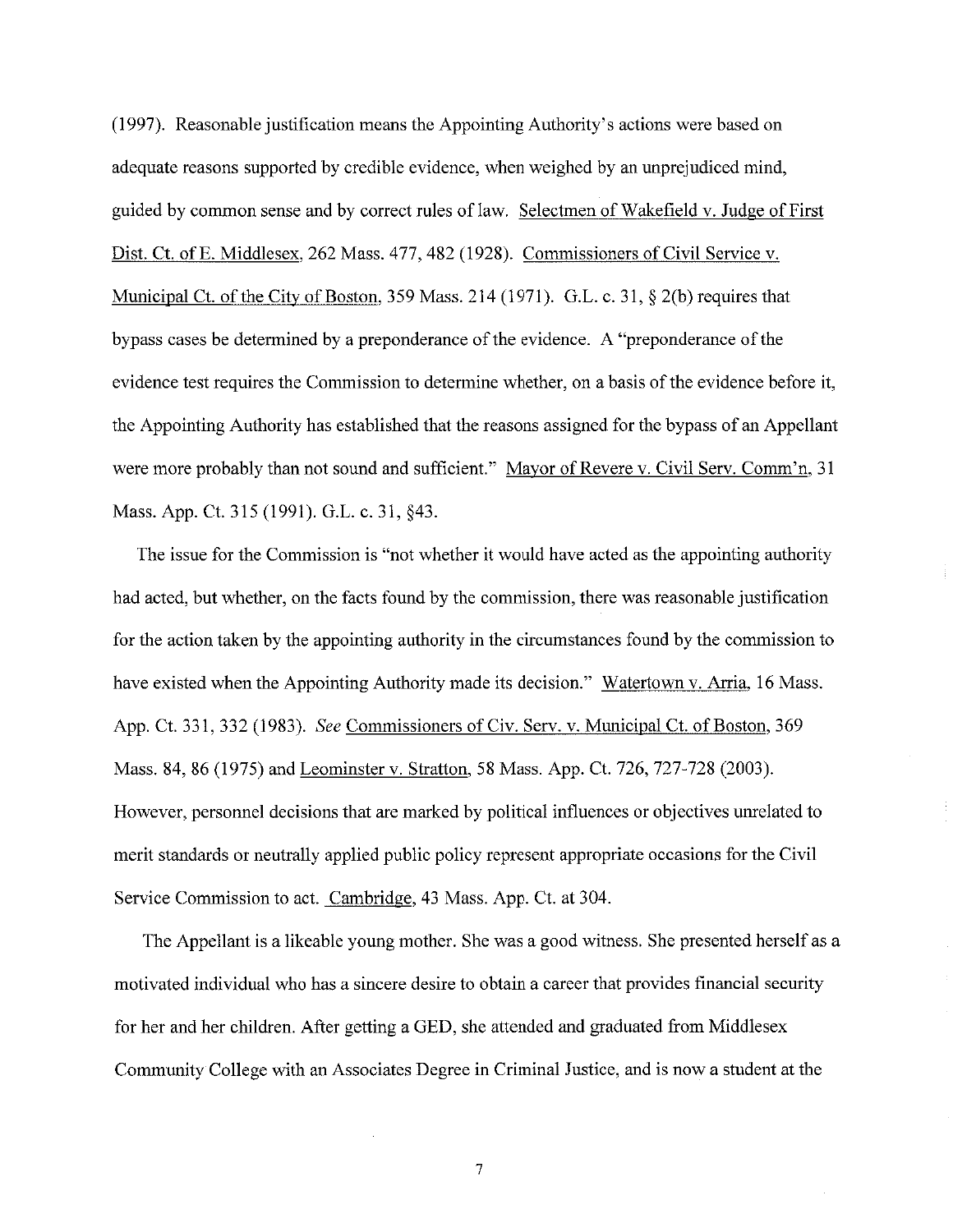University of Massachusetts. While interning at the SBCC, she was encouraged to pursue a career as a Corrections Officer.

The Appellant has wrongly argued that this encouragement from a Supervisor while she was a student intern coupled with the conditional offer of employment amounts to a promise of a permanent civil service position.

DOC has shown, by a preponderance of the evidence, that it had reasonable justification to bypass the Appellant for the position of Correction Officer I. The Appellant involvement with an imprisoned inmate, who is the father of two of her three children, is a sound and sufficient reason.

When she started her internship, the Appellant informed her supervisors at SBCC of the relationship with the father of two of her children, an individual who is an inmate at MCI-Shirley. She also informed them before initiating any contact with him, and informed them immediately if he contacted her.

It is true that some of the DOC employees hired from what would have been the Appellant's entering class have relatives that are also incarcerated. None of the relationships involved that of a common law spouse or a coparent of a child. The relationships were those of father, uncle, brother and brother-in-law. There was no evidence presented as to the level of contact between those chosen candidates and their incarcerated relatives.

But the fact remains that the Appellant continued to engage in a relationship with the inmate after he was incarcerated, and that there was regular contact between them which continued even after she took the civil service exam. There were phone calls, letters and visits. This contact continued after DOC extended a conditional offer of employment.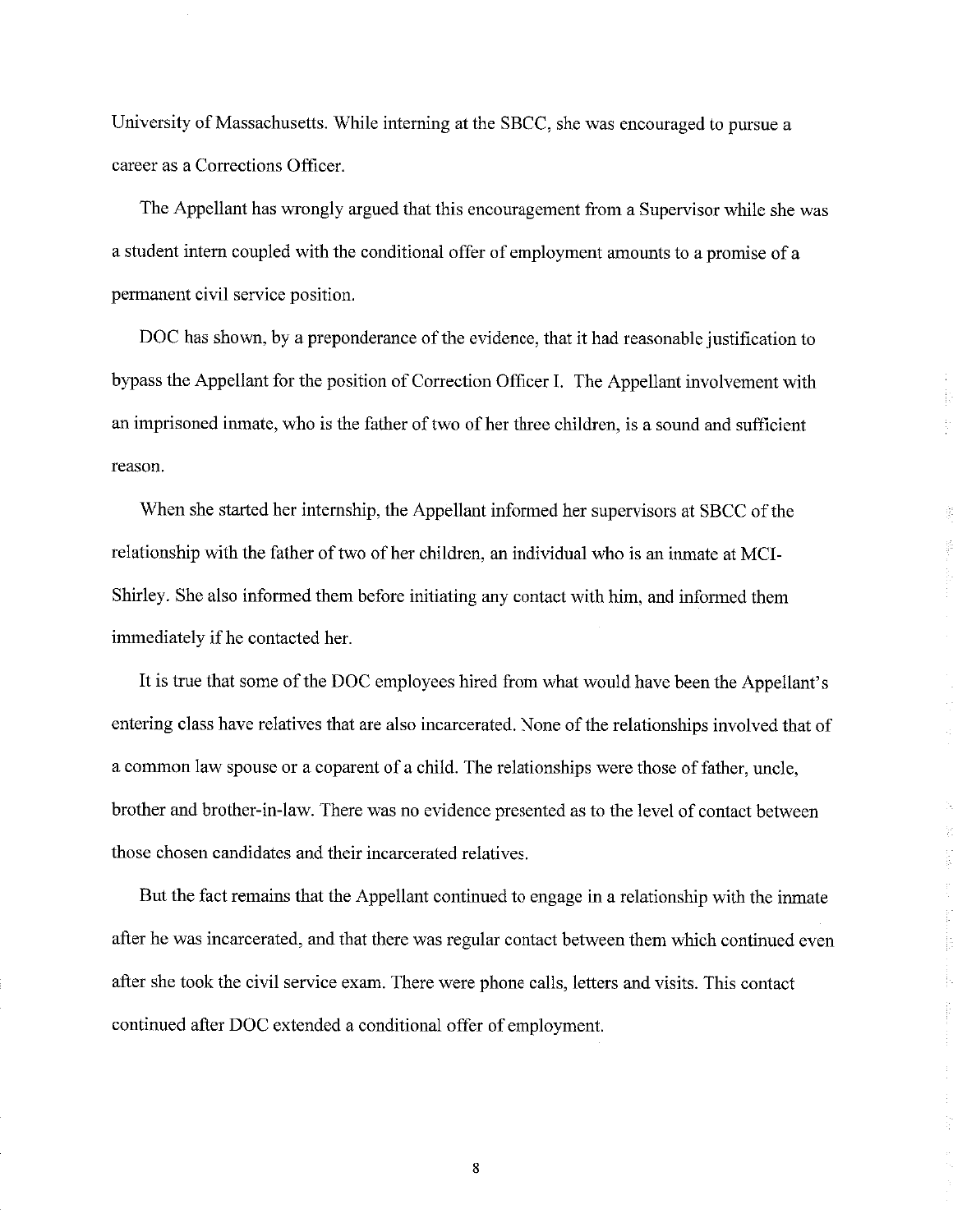DOC requested an update on the Appellant when it was time to start the class and found that this contact was still being maintained. Inmate telephone records document that the inmate listed the Appellant on his phone list as his girlfriend, and called her seven (7) times in January 2010 for a total of two (2) hours. In December 2009, they spoke on at least seven (7) occasions. She visited him at least eighteen (18) times, the last date being in July 2009. It is obvious that the Appellant was committed to maintaining the family relationship – even after the conditional offer - until she believed it was no longer in her best interests to do so. I cannot countenance that the children should not be prohibited from maintaining a proper relationship with their father in order for the other parent to be employed.

No matter which DOC facility the Appellant may work in, she would have computerized and other form of access to data and inmate information. The core mission of the DOC remains the safe keeping and custodial care of the inmate population. Employing the Appellant at this time would entail an unacceptable risk for the DOC.

DOC's decision at the time was a valid exercise of discretion based on merit and policy in which there was no evidence of political favoritism or bias. The Commission does not have the authority "to substitute its judgment about a valid exercise of discretion based on merit and policy consideration by an appointing authority ...," Burlington v. McCarthy, 60 Mass. App. Ct. 914 92004), *quoting* Cambridge, 43 Mass. App. Ct. 300, 304-305 (1997). "It is not for the Commission to assume the role of super-appointing agency, and to revise those employment determinations with which the Commission may disagree." Burlington at 914.

For all the above reasons, DOC has demonstrated by a preponderance of the evidence that there was just cause to bypass the Appellant.